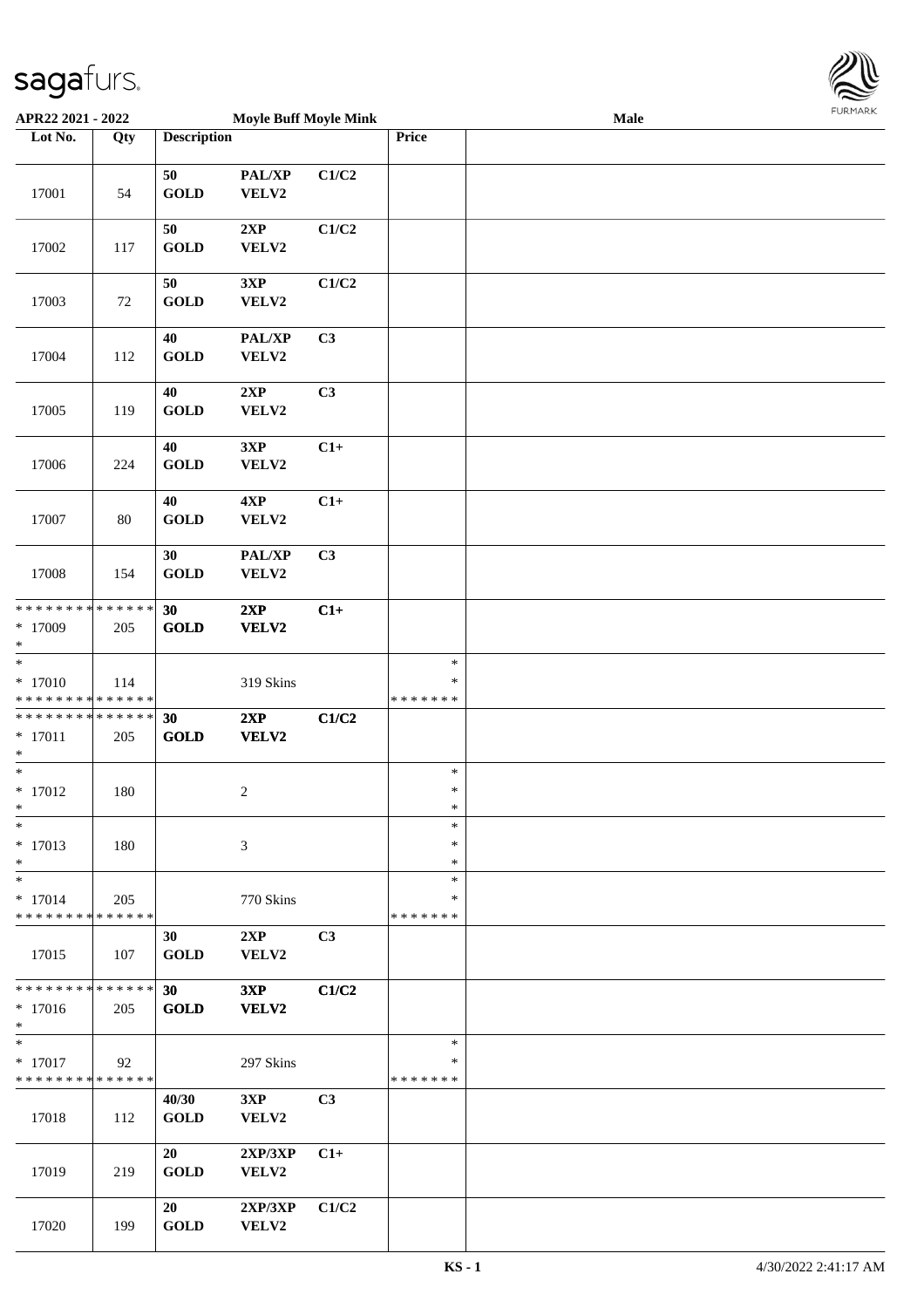

| APR22 2021 - 2022 |     |                    | <b>Moyle Buff Moyle Mink</b> |       |       | FURMARK |  |
|-------------------|-----|--------------------|------------------------------|-------|-------|---------|--|
| Lot No.           | Qty | <b>Description</b> |                              |       | Price |         |  |
| 17021             | 192 | 40<br><b>GOLD</b>  | 2XP<br><b>VELV3</b>          | $C1+$ |       |         |  |
| 17022             | 59  | 20<br><b>GOLD</b>  | 2XP/3XP<br><b>VELV3</b>      | $C1+$ |       |         |  |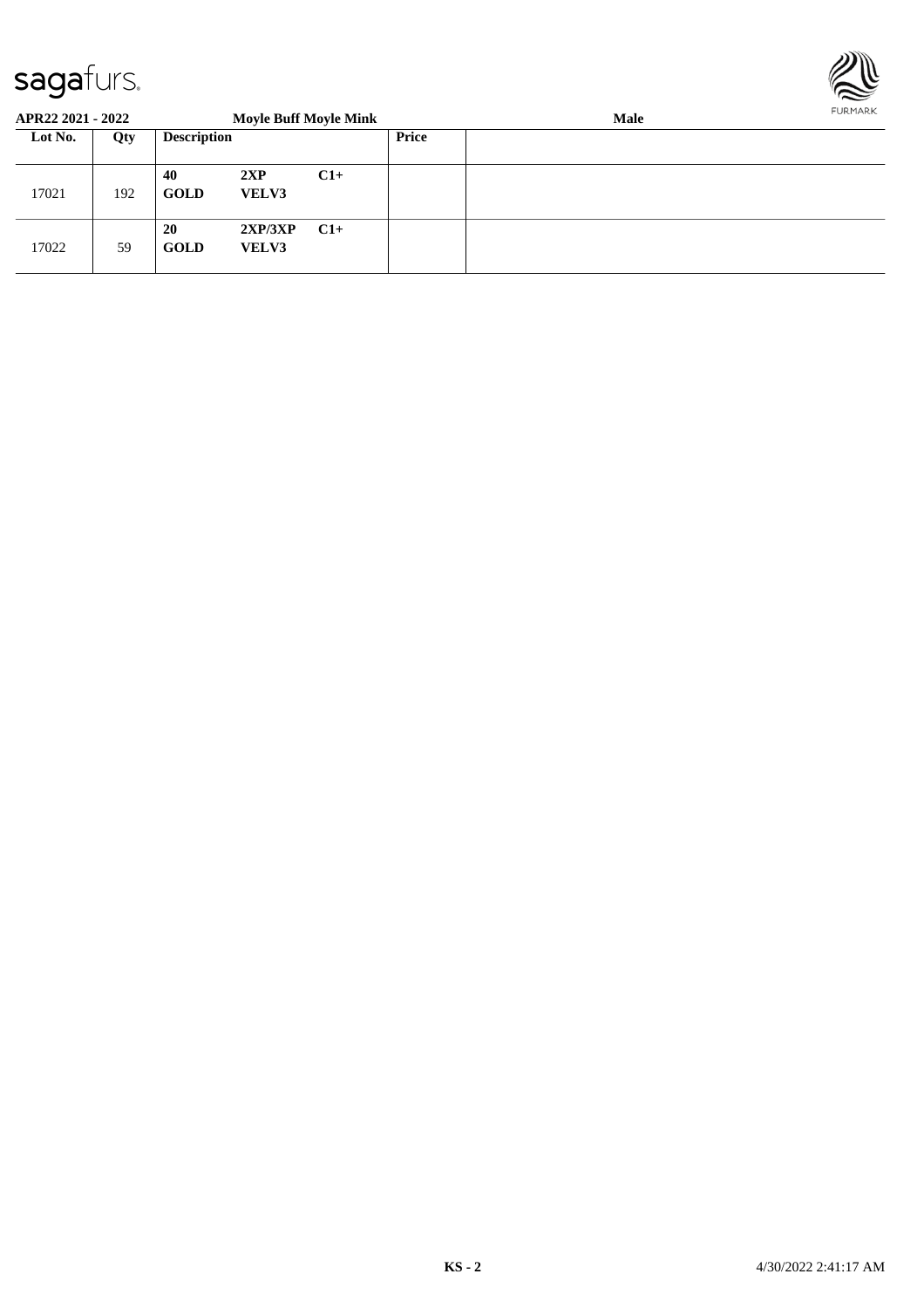

| APR22 2021 - 2022                                  |     |                      | <b>Moyle Buff Moyle Mink</b> |       |                              | <b>FURMARK</b> |  |
|----------------------------------------------------|-----|----------------------|------------------------------|-------|------------------------------|----------------|--|
| Lot No.                                            | Qty | <b>Description</b>   |                              |       | Price                        |                |  |
| 17041                                              | 98  | 40<br><b>SLVR</b>    | <b>PAL/XP</b><br>VELV2       | C1/C2 |                              |                |  |
| **************<br>$* 17042$<br>$\ast$              | 205 | 40<br><b>SLVR</b>    | 2XP<br>VELV2                 | C1/C2 |                              |                |  |
| $\ast$<br>$* 17043$<br>* * * * * * * * * * * * * * | 75  |                      | 280 Skins                    |       | *<br>$\ast$<br>* * * * * * * |                |  |
| 17044                                              | 153 | 30<br><b>SLVR</b>    | <b>PAL/XP</b><br>VELV2       | C1/C2 |                              |                |  |
| 17045                                              | 245 | 30<br><b>SLVR</b>    | 2XP<br>VELV2                 | C1/C2 |                              |                |  |
| 17046                                              | 162 | 40/30<br><b>SLVR</b> | 3XP<br>VELV2                 | C1/C2 |                              |                |  |
| 17047                                              | 92  | 20<br><b>SLVR</b>    | XP/2XP<br><b>VELV2</b>       | C1/C2 |                              |                |  |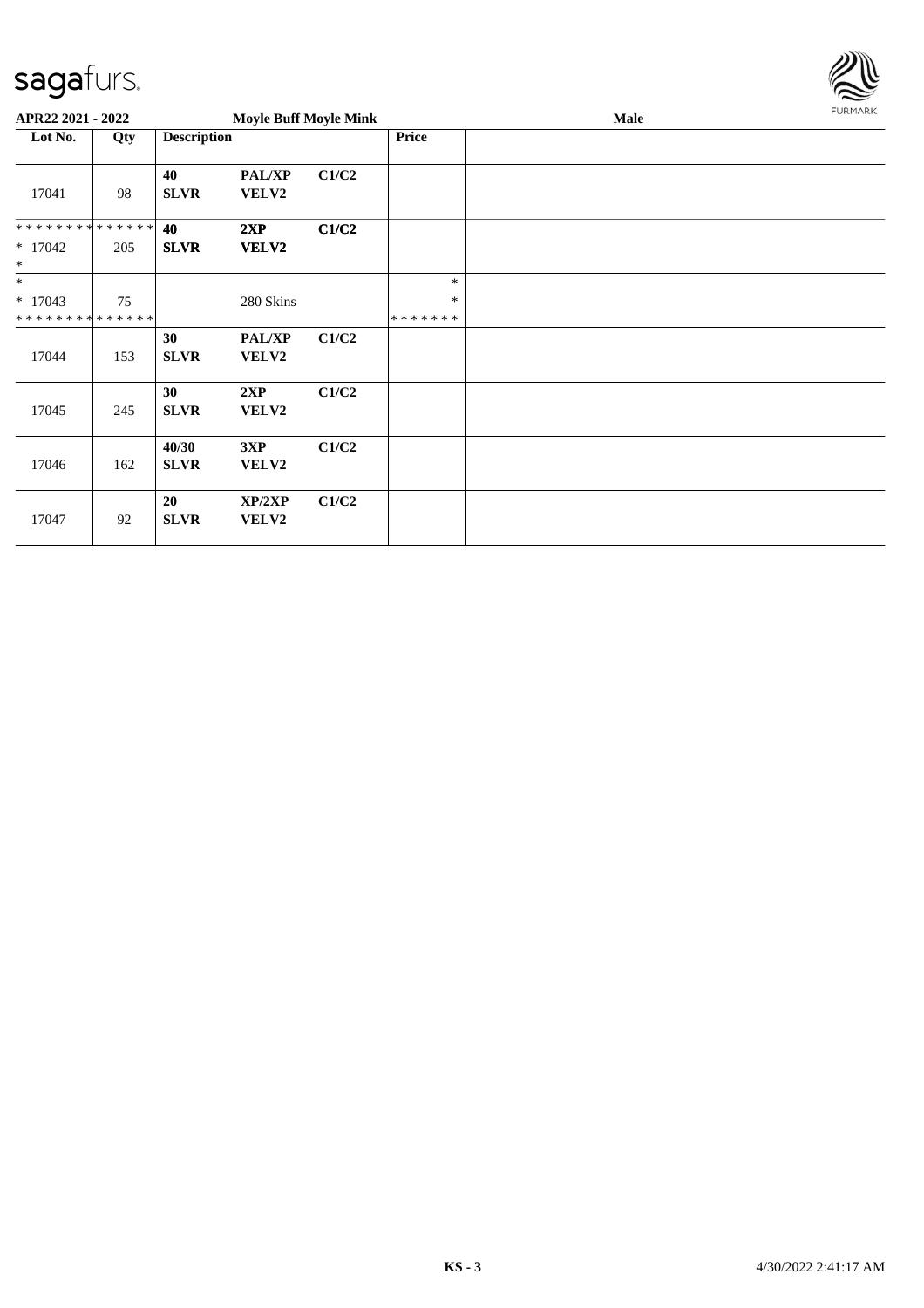

| APR22 2021 - 2022                                                 |     | <b>Moyle Buff Moyle Mink</b> |                        |                      |                                   | Male | FURMARK |
|-------------------------------------------------------------------|-----|------------------------------|------------------------|----------------------|-----------------------------------|------|---------|
| Lot No.                                                           | Qty | <b>Description</b>           |                        |                      | Price                             |      |         |
| 17061                                                             | 215 | 40<br><b>VSLA</b>            | XP/2XP<br><b>VELV1</b> | C1/C2                |                                   |      |         |
| 17062                                                             | 216 | 30<br><b>VSLA</b>            | XP/2XP<br><b>VELV1</b> | C1/C2                |                                   |      |         |
| 17063                                                             | 181 | 40<br><b>VSLA</b>            | PAL/XP<br>VELV2        | C1/C2                |                                   |      |         |
| * * * * * * * * <mark>* * * * * * *</mark><br>$* 17064$<br>$\ast$ | 205 | 40<br><b>VSLA</b>            | 2XP<br>VELV2           | C1/C2                |                                   |      |         |
| $\frac{1}{1}$<br>$*17065$<br>* * * * * * * * * * * * * *          | 73  |                              | 278 Skins              |                      | $\ast$<br>$\ast$<br>* * * * * * * |      |         |
| 17066                                                             | 66  | 40/30<br><b>VSLA</b>         | PAL/XP<br>VELV2        | $C1+$                |                                   |      |         |
| 17067                                                             | 160 | 30<br><b>VSLA</b>            | PAL/XP<br>VELV2        | C1/C2                |                                   |      |         |
| 17068                                                             | 70  | 40/30<br><b>VSLA</b>         | PAL/XP<br>VELV2        | C3                   |                                   |      |         |
| 17069                                                             | 205 | 30<br><b>VSLA</b>            | 2XP<br>VELV2           | C1/C2                |                                   |      |         |
| 17070                                                             | 175 | 40/30<br><b>VSLA</b>         | 2XP/3XP<br>VELV2       | $C1+$                |                                   |      |         |
| 17071                                                             | 191 | 40/30<br><b>VSLA</b>         | 2XP/3XP<br>VELV2       | C3                   |                                   |      |         |
| 17072                                                             | 154 | 40/30<br><b>VSLA</b>         | 3XP<br>VELV2           | C1/C2                |                                   |      |         |
| 17073                                                             | 115 | 40/30<br><b>VSLA</b>         | XP/2XP<br>VELV2        | C1/C2<br><b>OPEN</b> |                                   |      |         |
| 17074                                                             | 72  | 40/30<br>${\bf VSLA}$        | 3XP<br>VELV2           | C1/C2<br><b>OPEN</b> |                                   |      |         |
| 17075                                                             | 87  | 20<br><b>VSLA</b>            | XP/2XP<br>VELV2        | $C1+$                |                                   |      |         |
| 17076                                                             | 125 | 20<br>${\bf VSLA}$           | XP/2XP<br>VELV2        | C1/C2                |                                   |      |         |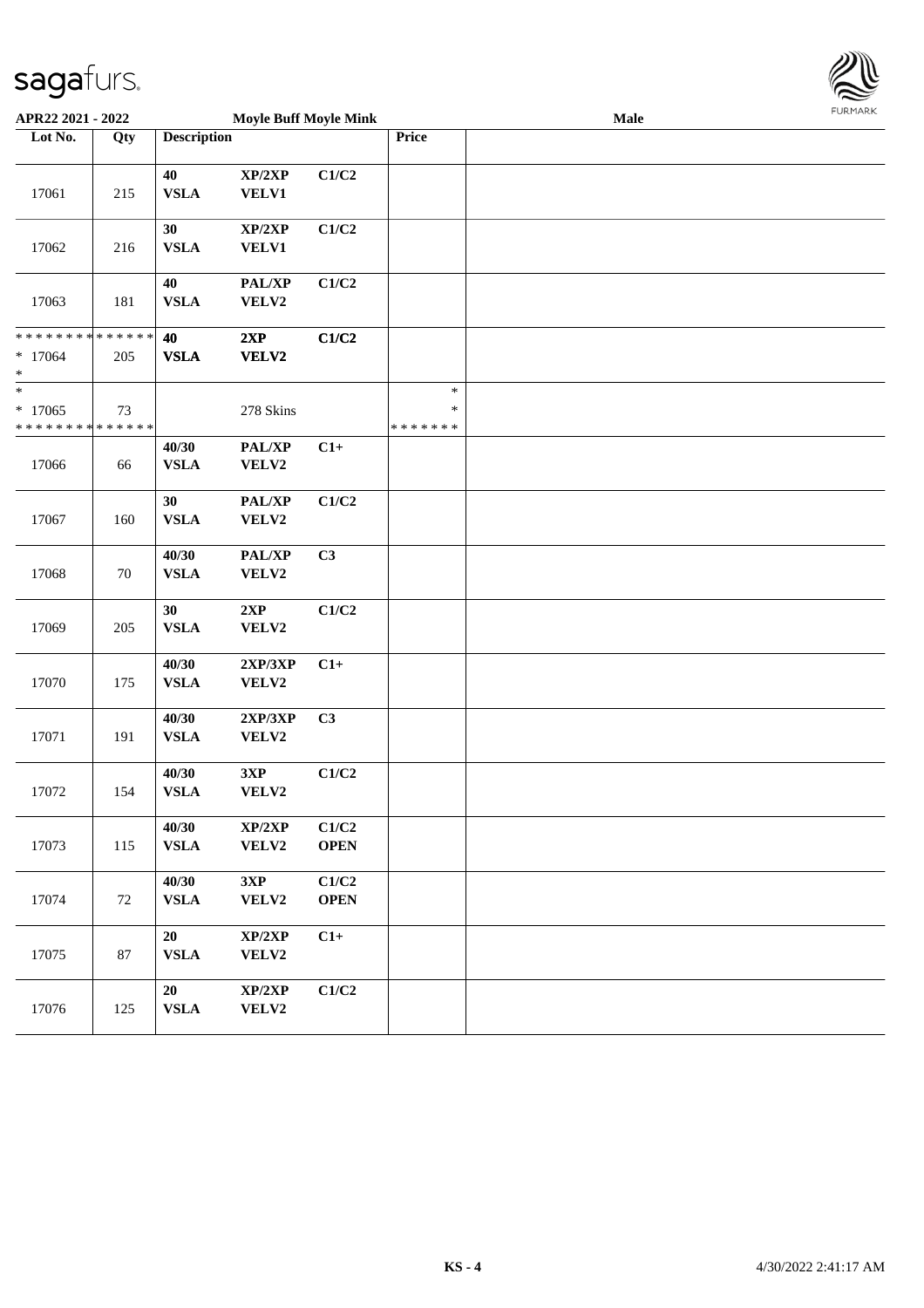

| APR22 2021 - 2022                                  |     |                                       | <b>Moyle Buff Moyle Mink</b> |                |                                   | Female |  |
|----------------------------------------------------|-----|---------------------------------------|------------------------------|----------------|-----------------------------------|--------|--|
| Lot No.                                            | Qty | <b>Description</b>                    |                              |                | Price                             |        |  |
| 27001                                              | 85  | $\bf{0}$<br>GOLD                      | XP/2XP<br><b>VELV1</b>       | C1/C2          |                                   |        |  |
| 27002                                              | 144 | $\mathbf{1}$<br><b>GOLD</b>           | 2XP/3XP<br><b>VELV1</b>      | C1/C2          |                                   |        |  |
| 27003                                              | 95  | $\boldsymbol{2}$<br><b>GOLD</b>       | XP/2XP<br><b>VELV1</b>       | C1/C2          |                                   |        |  |
| 27004                                              | 84  | $\bf{0}$<br>GOLD                      | PAL/XP<br>VELV2              | $C1+$          |                                   |        |  |
| 27005                                              | 179 | $\bf{0}$<br><b>GOLD</b>               | PAL/XP<br>VELV2              | C1/C2          |                                   |        |  |
| 27006                                              | 151 | $\bf{0}$<br><b>GOLD</b>               | PAL/XP<br>VELV2              | C3             |                                   |        |  |
| 27007                                              | 130 | $\bf{0}$<br><b>GOLD</b>               | 2XP<br>VELV2                 | $C1+$          |                                   |        |  |
| * * * * * * * * * * * * * * *<br>* 27008<br>$\ast$ | 425 | $\mathbf{0}$<br>GOLD                  | 2XP<br>VELV2                 | C1/C2          |                                   |        |  |
| $\ast$<br>* 27009<br>* * * * * * * * * * * * * *   | 103 |                                       | 528 Skins                    |                | $\ast$<br>$\ast$<br>* * * * * * * |        |  |
| 27010                                              | 77  | $\bf{0}$<br>$\operatorname{GOLD}$     | 3XP<br>VELV2                 | $C1+$          |                                   |        |  |
| 27011                                              | 162 | $\bf{0}$<br>$\operatorname{GOLD}$     | 2XP/3XP<br>VELV2             | C3             |                                   |        |  |
| 27012                                              | 327 | $\mathbf{1}$<br><b>GOLD</b>           | PAL/XP<br>VELV2              | $C1+$          |                                   |        |  |
| 27013                                              | 485 | $\mathbf{1}$<br><b>GOLD</b>           | PAL/XP<br>VELV2              | C1/C2          |                                   |        |  |
| 27014                                              | 368 | $1 \quad \blacksquare$<br><b>GOLD</b> | PAL/XP<br>VELV2              | C3             |                                   |        |  |
| 27015                                              | 193 | $1 \quad \blacksquare$<br><b>GOLD</b> | 3XP<br>VELV2                 | $C1+$          |                                   |        |  |
| * * * * * * * * * * * * * * *<br>* 27016<br>$*$    | 465 | $1 \quad \blacksquare$<br><b>GOLD</b> | 3XP<br>VELV2                 | C1/C2          |                                   |        |  |
| $*$<br>* 27017<br>* * * * * * * * * * * * * *      | 120 |                                       | 585 Skins                    |                | $\ast$<br>$\ast$<br>*******       |        |  |
| 27018                                              | 282 | $\mathbf{1}$<br><b>GOLD</b>           | 2XP/3XP<br>VELV2             | C <sub>3</sub> |                                   |        |  |
| 27019                                              | 123 | 0/1<br><b>GOLD</b>                    | 4XP<br>VELV2                 | C1/C2          |                                   |        |  |
| 27020                                              | 123 | $\overline{2}$<br>GOLD                | PAL/XP<br>VELV2              | $C1+$          |                                   |        |  |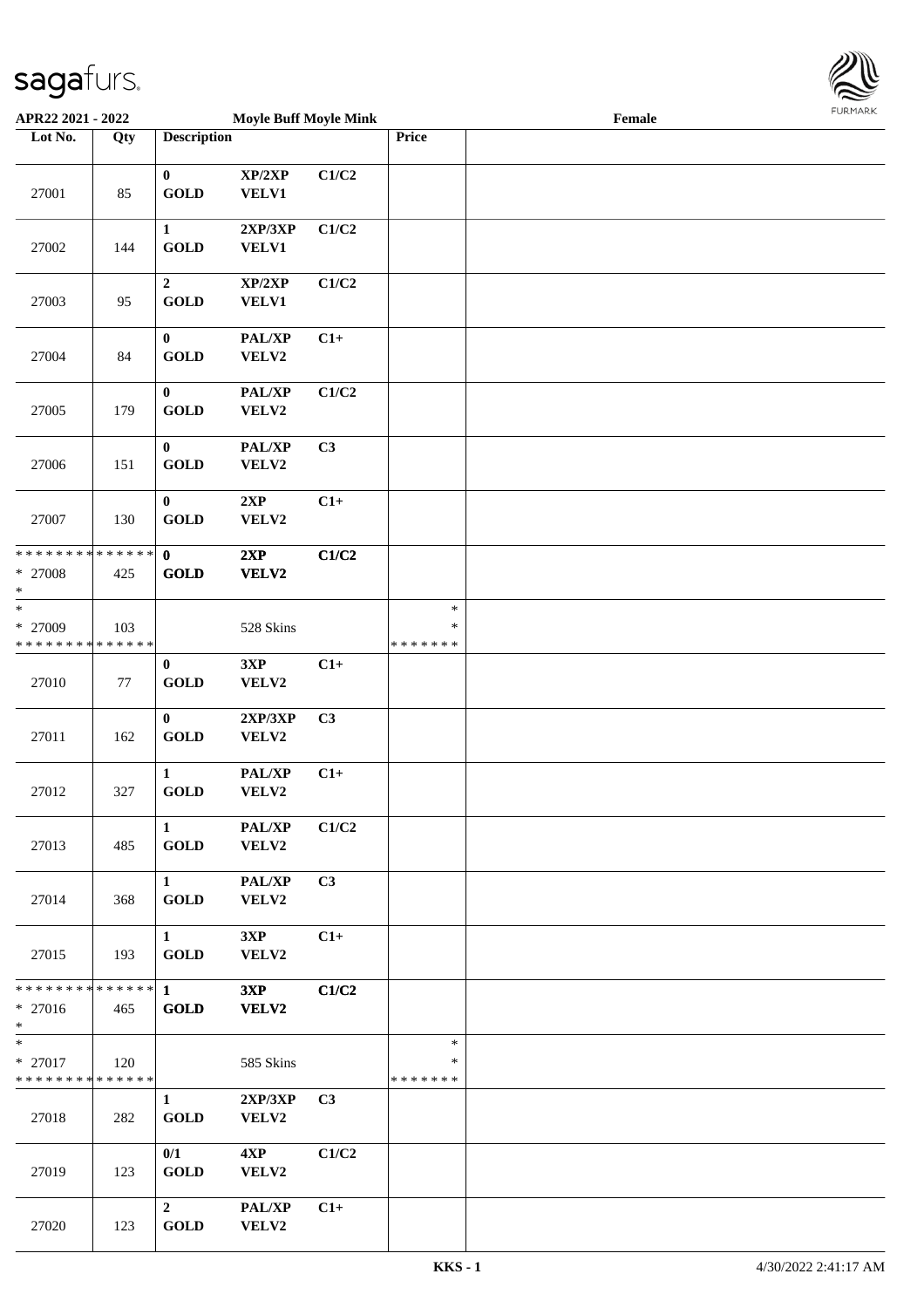

| APR22 2021 - 2022 |     |                                                  | <b>Moyle Buff Moyle Mink</b> |                           |       |  |                                             | <b>FURPIARR</b> |  |  |
|-------------------|-----|--------------------------------------------------|------------------------------|---------------------------|-------|--|---------------------------------------------|-----------------|--|--|
| Lot No.           | Qty | <b>Description</b>                               |                              |                           | Price |  | $\ensuremath{\textnormal{\textbf{Female}}}$ |                 |  |  |
| 27021             | 199 | $\boldsymbol{2}$<br>GOLD                         | PAL/XP<br>VELV2              | C1/C2                     |       |  |                                             |                 |  |  |
| 27022             | 372 | $\overline{2}$<br>GOLD                           | 2XP<br>VELV2                 | C1/C2                     |       |  |                                             |                 |  |  |
| 27023             | 104 | $\overline{2}$<br><b>GOLD</b>                    | XP/2XP<br>VELV2              | C3                        |       |  |                                             |                 |  |  |
| 27024             | 241 | $\overline{2}$<br>$\operatorname{\mathbf{GOLD}}$ | 2XP/3XP<br>VELV2             | $C1+$                     |       |  |                                             |                 |  |  |
| 27025             | 158 | $\overline{2}$<br><b>GOLD</b>                    | 3XP<br>VELV2                 | C1/C2                     |       |  |                                             |                 |  |  |
| 27026             | 114 | $\mathbf{0}$<br><b>GOLD</b>                      | 2XP/3XP<br>VELV3             | C1/C2                     |       |  |                                             |                 |  |  |
| 27027             | 113 | 0/1<br>GOLD                                      | PAL/XP<br>VELV3              | C1/C2                     |       |  |                                             |                 |  |  |
| 27028             | 143 | $\mathbf{1}$<br>GOLD                             | 2XP<br>VELV3                 | $\mathbf{C1}/\mathbf{C2}$ |       |  |                                             |                 |  |  |
| 27029             | 112 | $\mathbf{1}$<br>$\operatorname{GOLD}$            | 3XP<br>VELV3                 | C1/C2                     |       |  |                                             |                 |  |  |
| 27030             | 56  | $\overline{2}$<br>GOLD                           | XP/2XP<br>VELV3              | C1/C2                     |       |  |                                             |                 |  |  |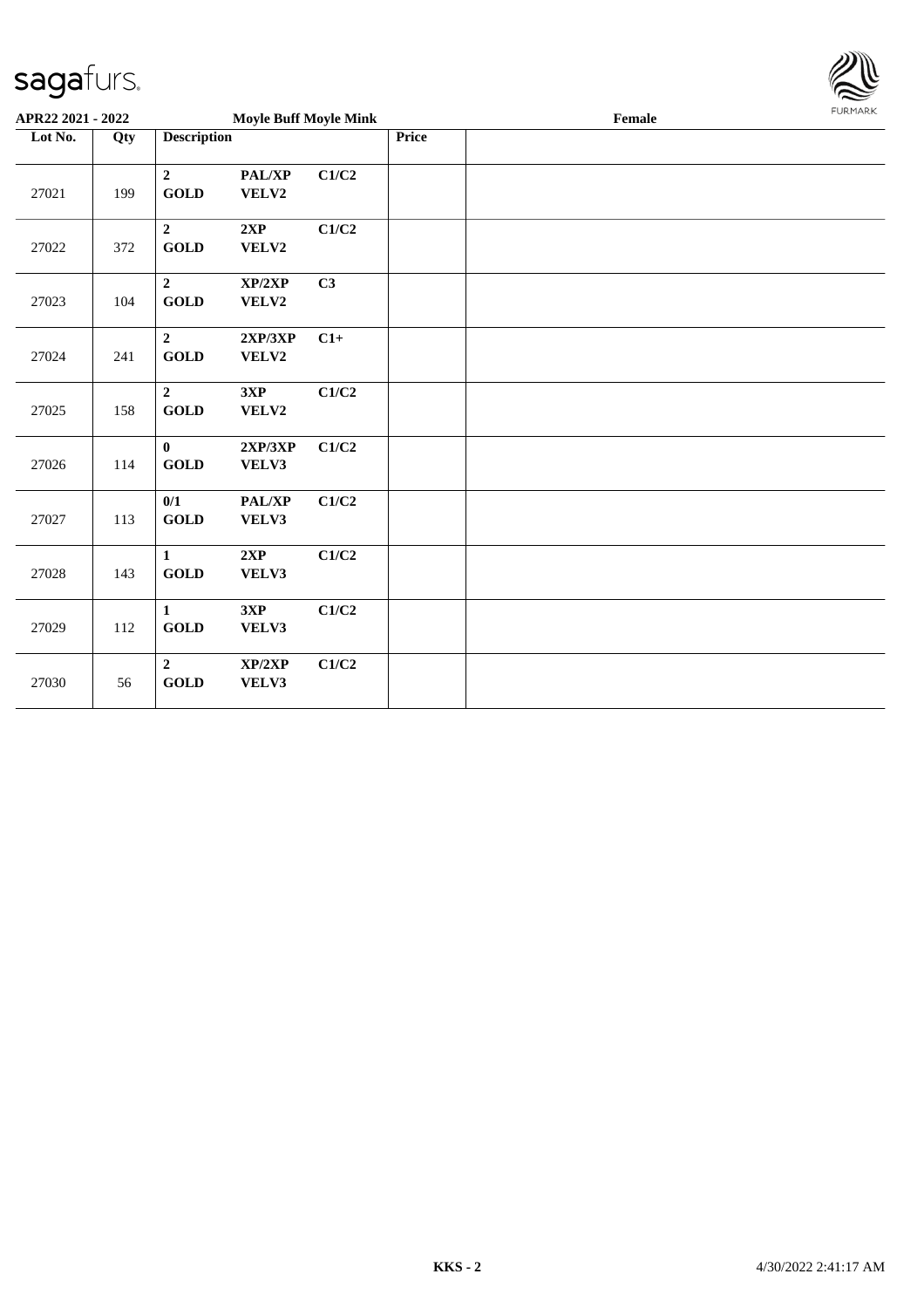

| APR22 2021 - 2022 |     |                             | <b>Moyle Buff Moyle Mink</b>        |       | Female |  |  |  |  |
|-------------------|-----|-----------------------------|-------------------------------------|-------|--------|--|--|--|--|
| Lot No.           | Qty | <b>Description</b>          |                                     |       | Price  |  |  |  |  |
| 27041             | 128 | $\mathbf{0}$<br><b>SLVR</b> | PAL/XP<br>VELV2                     | C1/C2 |        |  |  |  |  |
| 27042             | 190 | $\mathbf{0}$<br><b>SLVR</b> | 2XP<br>VELV2                        | C1/C2 |        |  |  |  |  |
| 27043             | 91  | $\bf{0}$<br>SLVR            | 2XP/3XP<br>VELV2                    | $C1+$ |        |  |  |  |  |
| 27044             | 59  | $\bf{0}$<br>SLVR            | 3XP<br>VELV2                        | C1/C2 |        |  |  |  |  |
| 27045             | 78  | 0/1<br>SLVR                 | PAL/XP<br>VELV2                     | $C1+$ |        |  |  |  |  |
| 27046             | 165 | $\mathbf{1}$<br><b>SLVR</b> | $\mathbf{PAL}/\mathbf{XP}$<br>VELV2 | C1/C2 |        |  |  |  |  |
| 27047             | 259 | $\mathbf{1}$<br>SLVR        | 2XP<br>VELV2                        | C1/C2 |        |  |  |  |  |
| 27048             | 145 | $\mathbf{1}$<br>SLVR        | 2XP/3XP<br>VELV2                    | $C1+$ |        |  |  |  |  |
| 27049             | 113 | $\mathbf{1}$<br>SLVR        | 3XP<br>VELV2                        | C1/C2 |        |  |  |  |  |